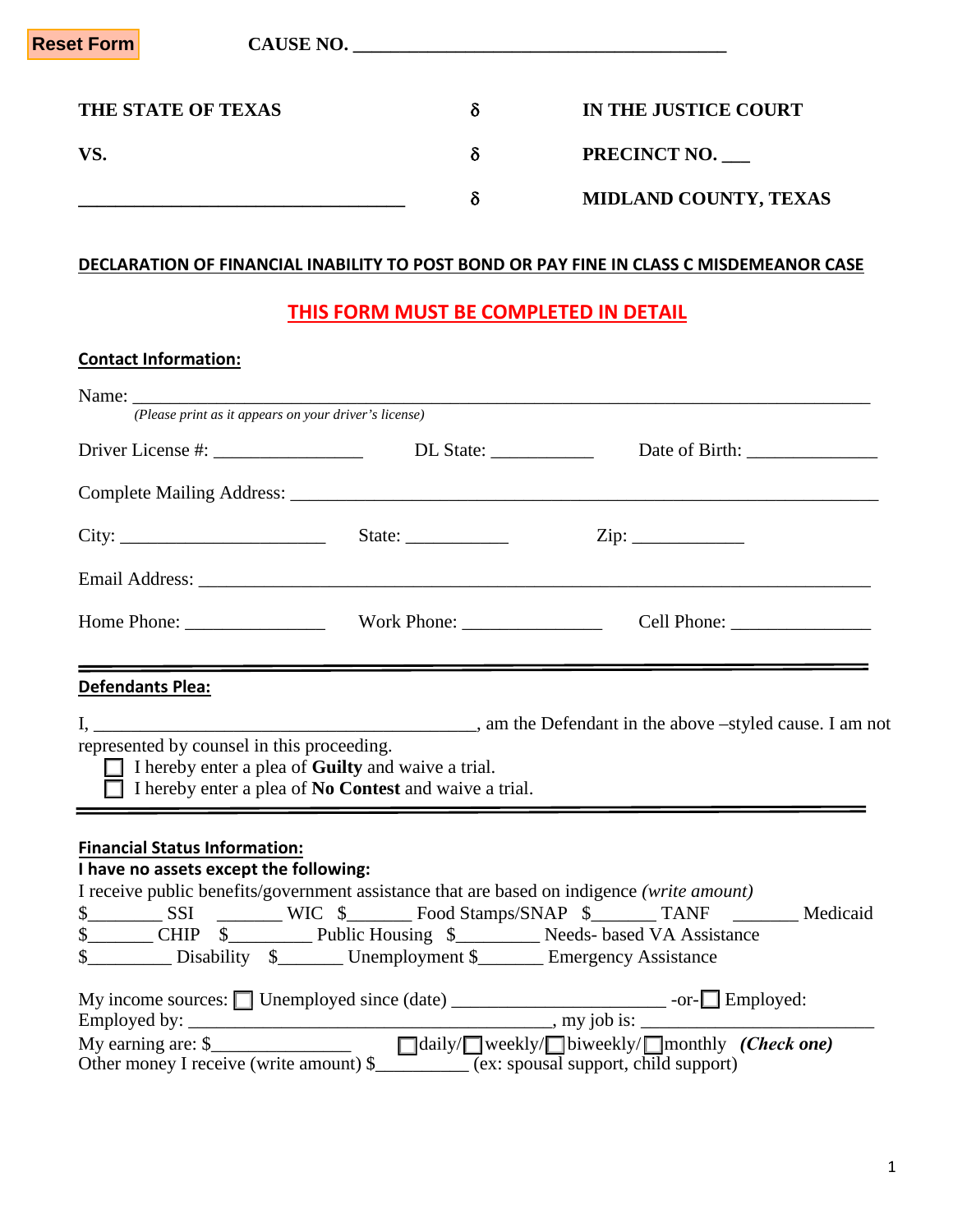| <b>Marital Status</b><br>□ Single ■ Married ■ Divorced ■ Separated ■ Common-law ■ Widowed                                                                                         |
|-----------------------------------------------------------------------------------------------------------------------------------------------------------------------------------|
| <b>Information on Spouse</b>                                                                                                                                                      |
| Name: $\frac{1}{\sqrt{1-\frac{1}{2}}\cdot\frac{1}{2}}$<br>$\Box$ My Spouse does not work                                                                                          |
|                                                                                                                                                                                   |
|                                                                                                                                                                                   |
|                                                                                                                                                                                   |
| <b>Information on Children</b>                                                                                                                                                    |
| $\Box$ I have <b>NO</b> children                                                                                                                                                  |
|                                                                                                                                                                                   |
|                                                                                                                                                                                   |
|                                                                                                                                                                                   |
| <b>Information on Property</b><br>Property I own (property that is in your name and is paid in full):                                                                             |
| $\Box$ House/Land: $\Box$                                                                                                                                                         |
|                                                                                                                                                                                   |
|                                                                                                                                                                                   |
|                                                                                                                                                                                   |
| $\Box$ Other Personal property (jewelry, boats, 4 wheelers, etc.):                                                                                                                |
|                                                                                                                                                                                   |
|                                                                                                                                                                                   |
| <b>Information on Expenses</b>                                                                                                                                                    |
| Each month I pay: (amount for each paid)                                                                                                                                          |
| Rent: \$_________, Cell Phone: \$_______, Utilities: \$_________, Cable/Wi-Fi: \$_____,                                                                                           |
| Insurance: \$_________, Food/Household items: \$________, Clothing/Laundry: \$_______,<br>Child Support: \$___________, Childcare/Daycare: \$_________, Gas/Bus fare: \$________, |
| Other: \$<br><u> 2000 - 2000 - 2000 - 2000 - 2000 - 2000 - 2000 - 2000 - 2000 - 2000 - 2000 - 2000 - 2000 - 2000 - 2000 - 200</u>                                                 |
|                                                                                                                                                                                   |
|                                                                                                                                                                                   |
| <b>Information on Debts</b><br>My debts include (list debt and amount owed):                                                                                                      |
|                                                                                                                                                                                   |
|                                                                                                                                                                                   |
| I have the following money                                                                                                                                                        |
| Do you have a bank account $\Box$ Yes $\Box$ No                                                                                                                                   |
| Name of Bank:                                                                                                                                                                     |
| ■ Yes ■ No Checking Account; Amount in Account: \$                                                                                                                                |
| $\gamma$ $\gamma$ es $\Box$ No Savings Account; Amount in Account: \$                                                                                                             |